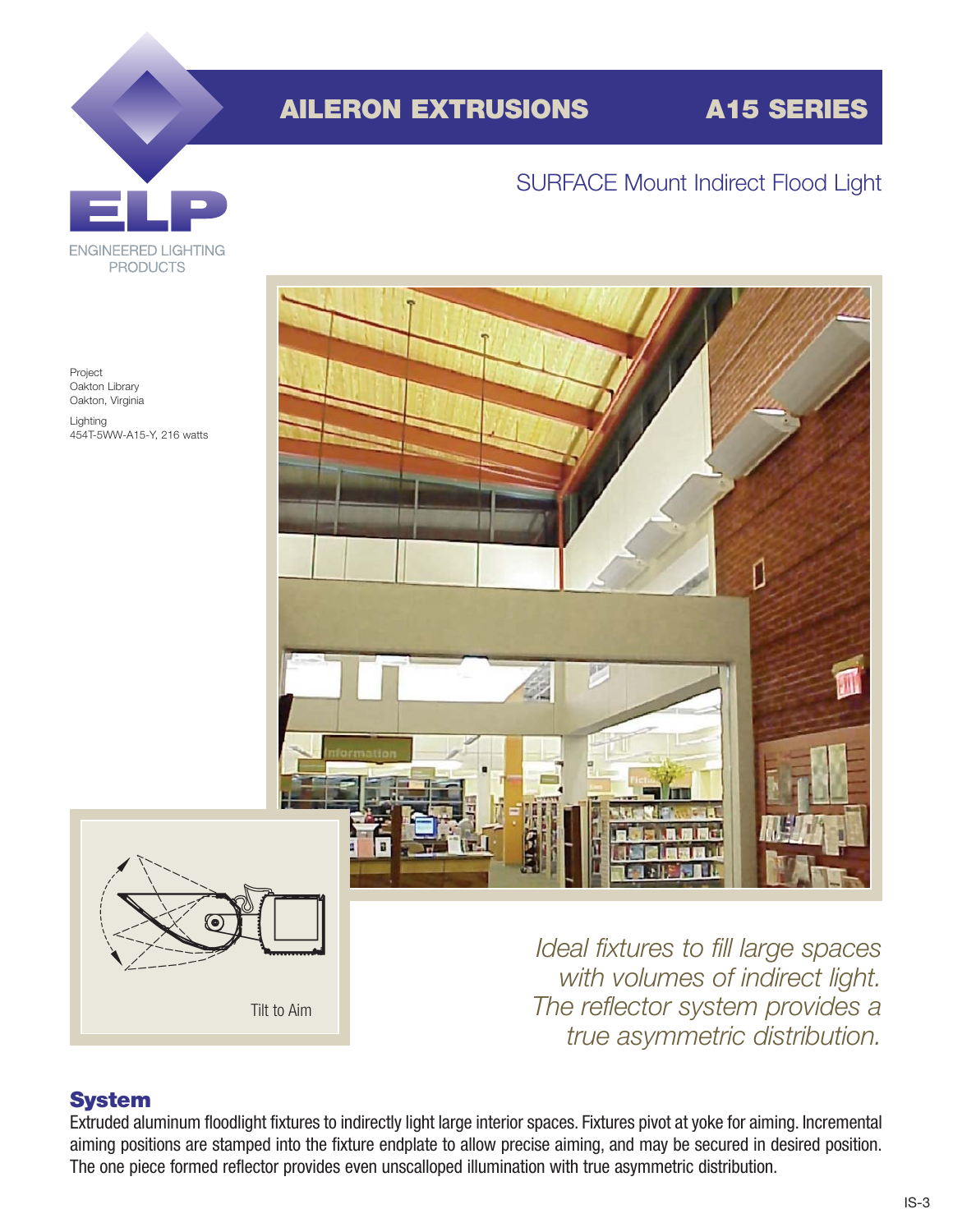# **AILERON EXTRUSIONS A15 SERIES**

#### SURFACE Mount Indirect Flood Light

CATALOG #:

TYPE:

#### **Specifications** JOB:

Surface mount, extruded indirect floodlights with a true asymmetric wash of light. Available with lamp options ranging from the PL-H and T-5 fluorescent lamps and also 200 to 1000 watt Metal Halide and High Pressure Sodium lamps. The one piece, formed reflector is high purity aluminum (99.9%) with 95% reflectance.

The fixture and ballast enclosure are extruded aluminum and are TGIC polyester powder coated and suitable for damp locations. Provided standard with Tempered Glass Mini Lens for MH and HPS lamps.

UL/CUL Damp Location Listed.

#### **U.S. Patent #5,142,459**

#### **Options**

| Ballast   | Metal Halide 120 to 480 volt<br>Pulse Start Core & Coil (Standard)<br>Quartz Re-strike (250 w max.) - QR<br>Electronic (250w-400w) - EMH<br>High Pressure Sodium 120 to 480 volt<br>CWA Core & Coil (Standard)<br>Quartz Re-strike (250 w max.) - QR<br>Fluorescent - Electronic<br>120 or 277 Volt (Standard)<br>Dimming -DM |
|-----------|-------------------------------------------------------------------------------------------------------------------------------------------------------------------------------------------------------------------------------------------------------------------------------------------------------------------------------|
| Finish    | White (Standard)<br>Black - B<br>Custom -Custom                                                                                                                                                                                                                                                                               |
| Lens      | <b>Not Required for Fluorescent</b><br>"ML-TGL" Standard for MH & HPS<br>① Clear Glass Mini Lens -ML-TGL<br>② Clear Glass Full Lens -FL-TGL<br>3 Clear Lexan Mini Lens -ML<br>4) Clear Lexan Full Lens -FL                                                                                                                    |
| Louver    | Parallel Blade Louver -LV                                                                                                                                                                                                                                                                                                     |
| Mounting  | <b>Type of Adjustable Yoke Mount</b><br><b>Must be Specified</b><br><b>SIDE Mount -YS</b><br>TOP Mount -YT<br>Remote Ballast - YR<br>Integral Ballast -Y<br>(-Y is for T-5 lamps only, Standard)                                                                                                                              |
| Reflector | Diffuse Silver (Standard)                                                                                                                                                                                                                                                                                                     |





| <b>Model No.</b>       | <b>Lens Options</b> | A                | Lamp                           |
|------------------------|---------------------|------------------|--------------------------------|
| 185 PLHWW-A15          | 1,2                 | 18 <sup>7</sup>  | 85 watt PL-H Fluorescent       |
| 285 PLHWW-A15          | 1,2                 | $34$ "           | (2) 85 watt PL-H Fluorescent   |
| 1120 PLHWW-A15         | 1,2                 | 18 <sup>''</sup> | 120 watt PL-H Fluorescent      |
| 2120 PLHWW-A15         | 1,2                 | $34$ "           | (2) 120 watt PL-H Fluorescent  |
| 354 T-5WW-A15-Y        | 1,2,3,4             | 48"              | (3) 54 watt T-5 HO Fluorescent |
| 454 T-5WW-A15-Y        | 1,2,3,4             | 48"              | (4) 54 watt T-5 HO Fluorescent |
| 654 T-5WW-A15-Y        | 1,2,3,4             | 96               | (6) 54 watt T-5 HO Fluorescent |
| 854 T-5WW-A15-Y        | 1,2,3,4             | 96''             | (8) 54 watt T-5 HO Fluorescent |
| 1200 MHWW-A15-ML-TGL   | 1,2                 | 18 <sup>''</sup> | 200 watt MH, Mogul Base        |
| 2200 MHWW-A15-ML-TGL   | 1,2                 | $34$ "           | (2) 200 watt MH, Mogul Base    |
| 1250 MHWW-A15-ML-TGL   | 1,2                 | 18 <sup>7</sup>  | 250 watt MH, Mogul Base        |
| 2250 MHWW-A15-ML-TGL   | 1,2                 | $34$ "           | (2) 250 watt MH, Mogul Base    |
| 1400 MHWW-A15-ML-TGL   | 1,2                 | 18 <sup>7</sup>  | 400 watt MH, Mogul Base*       |
| 2400 MHWW-A15-ML-TGL   | 1,2                 | $34$ "           | (2) 400 watt MH, Mogul Base*   |
| 1750 MHWW-A15-ML-TGL   | 1,2                 | 18 <sup>7</sup>  | 750 watt MH, Mogul Base*       |
| 1250 HPSWW-A15-ML-TGL  | 1,2                 | 18 <sup>''</sup> | 250 watt HPS, Mogul Base       |
| 2250 HPSWW-A15-ML-TGL  | 1,2                 | $34$ "           | (2) 250 watt HPS, Mogul Base   |
| 1400 HPSWW-A15-ML-TGL  | 1,2                 | 18 <sup>''</sup> | 400 watt HPS, Mogul Base*      |
| 2400 HPSWW-A15-ML-TGL  | 1,2                 | $34$ "           | (2) 400 watt HPS, Mogul Base*  |
| 1750 HPSWW-A15-ML-TGL  | 1,2                 | 18 <sup>''</sup> | 750 watt HPS, Mogul Base*      |
| 11000 HPSWW-A15-ML-TGL | 1,2                 | 21"              | 1000 watt HPS, Mogul Base      |

\* Maximum Bulb Size BT or ED 37

Note: Standard T-5 lamps are available. Replace the "54" with "28" so the catalog number would then be: 428T-5WW-A15-Y.





© 2008 Engineered Lighting Products. 2006/Rev. 1/09

**10768 Lower Azusa Rd., El Monte, CA 91731 • TEL: 626-579-0943 • FAX: 626-579-6803 E-MAIL: contact@elplighting.com • WEB: www.elplighting.com**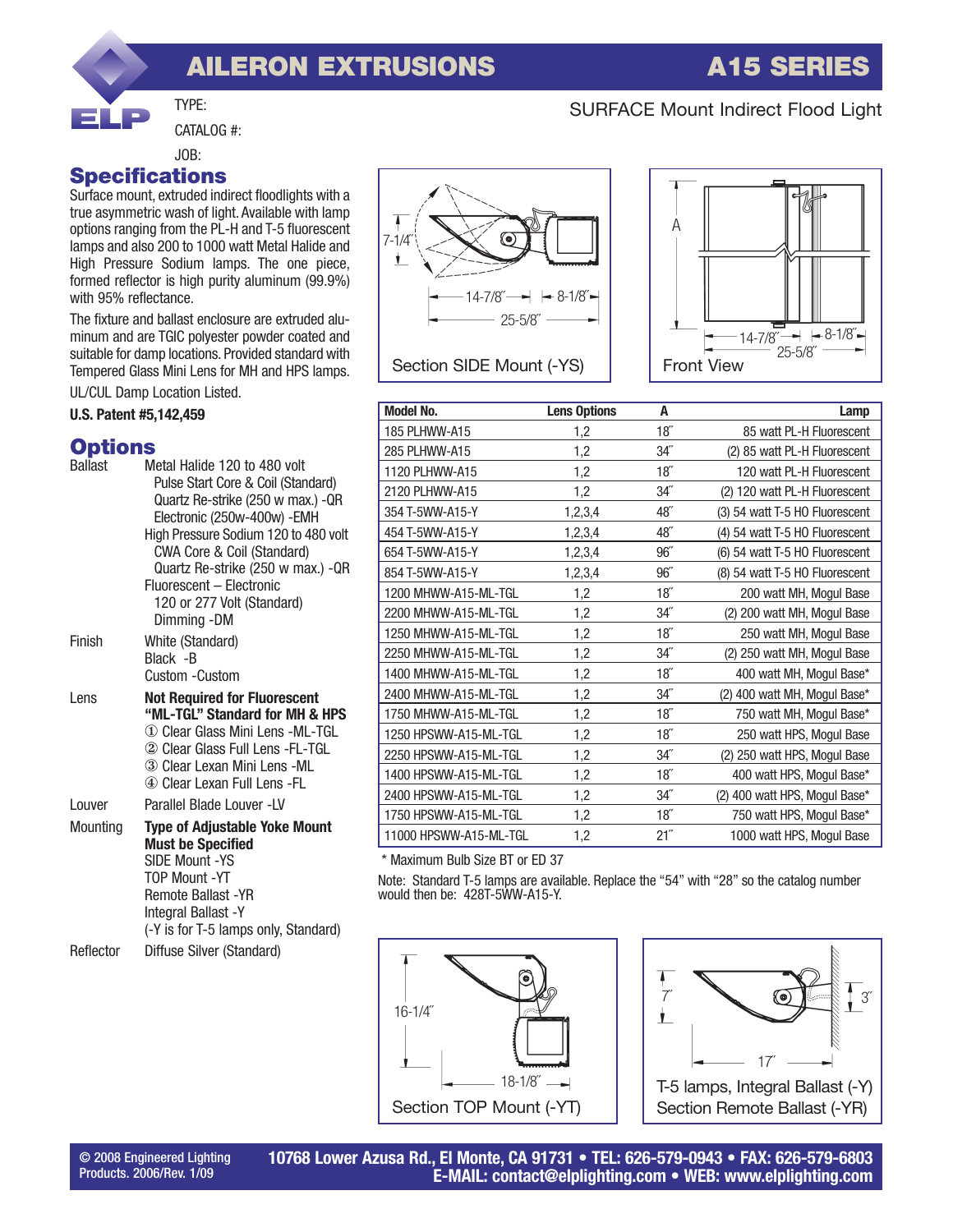

# **AILERON MOUNTING**

#### **FLUORESCENT A15 SERIES**

Mounting must be specified.

# **WALL MOUNT – No Adjustability WALL MOUNT – No Adjustability**

Fixture mounts directly to the wall structure using drywall bolts or screws (by others). Units mount over a horizontal single gang switchbox. Fluorescent, PL-H units are provided with remote ballast box (wiring & whips by others). Remote distance varies and is dictated by ballast.



**T-5 Lamp**

**Ordering:** Add **-WI** to catalog number Add **-WI-W** (White reflector if you want light splash on wall)

Sample: **354T-5WW-A15-WI**



14-7/8<sup> $\overline{P}$ </sup> **PL-H Lamp** 

**Ordering:** Add **-WIR** to catalog number Add **-WIR-W** (White reflector if you want light splash on wall)

Sample: **1120PLHWW-A15-WIR-W**

# **YOKE WALL MOUNT – Tilts to Aim YOKE WALL MOUNT – Tilts to Aim**

Yoke mounts directly to the wall structure using drywall bolts or screws (by others). Units mount over a horizontal single gang switchbox. Fluorescent, PL-H units are provided with remote ballast box (wiring & whips by others). Remote distance varies and is dictated by ballast.



**T-5 Lamp**

**Ordering:** Add **-Y** to catalog number Add **-Y-W** (White reflector if you want light splash on wall)

Sample: **354T-5WW-A15-Y**



**PL-H Lamp**

**Ordering:** Add **-YR** to catalog number Add **-YR-W** (White reflector if you want light splash on wall)

Sample: **1120PLHWW-A15-YR-W**

# **BALLAST YOKE MOUNT – PL-H Lamps BALLAST YOKE MOUNT – PL-H Lamps**

Ballast box with yoke arms mounts directly to the wall structure using drywall bolts or screws (by others).



**SIDE Mount**

**Ordering:** Add **-YS** to catalog number Sample: **1120PLHWW-A15-YS**



Sample: **1120PLHWW-A15-YT**